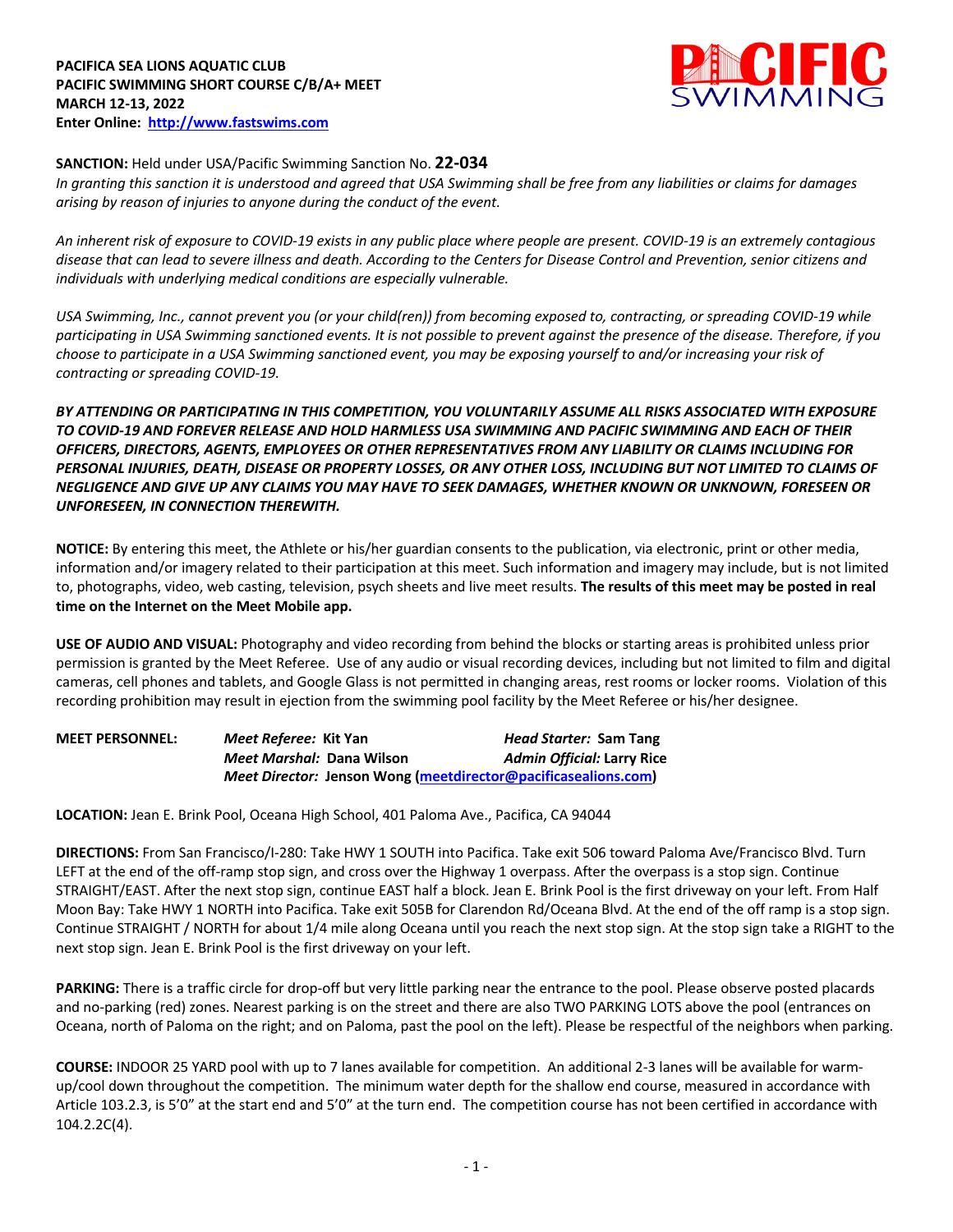**TIME: Session A (All Athletes 13 Years Old & Over, athletes aged 11-12 competing in the 1650 Free on Sunday):** Meet will begin at **9:00** AM each day with warm-ups from **7:30** to **8:50** AM each day. Assigned Group 1 & 2 warm-up times may be assigned by the Meet Host if participant count warrants.

**Session B (All Athletes 12 Years Old & Under):** Meet will begin **at least one hour after the completion of Session A and not before 12:00** PM each day with warm-ups from **at least 45 minutes before the scheduled start of the session**. Assigned Group 1 & 2 warm-up times may be assigned by the Meet Host if participant count warrants.

**RULES: •** Current USA and Pacific Swimming rules and warm-up procedures will govern the meet. A copy of these procedures will be posted at the Clerk-of-Course.

• The local facilities guidelines, restrictions and interpretation of the local public health guidelines shall be followed at this meet.

• All applicable adults participating in or associated with this meet, acknowledge that they are subject to the provisions of the USA Swimming Minor Athlete Abuse Prevention Policy ("MAAPP"), and that they understand that compliance with the MAAPP policy is a condition of participation in the conduct of this competition.

- All events are timed finals.
- All events will swim fast to slow.
- Athletes may compete in up to **3 individual** events per day and up to 1 relay event per day, or 4 total events per day.
- All Athletes ages 12 and under should complete competition within four (4) hours.

• Entries will be accepted until the number of splashes exceeds the estimated timeline, per the "Four-Hour Rule," based on the Athletes age and gender.

**•** If local conditions warrant it the Meet Referee, with the concurrence of the Meet Director, may require a mandatory scratch down. Immediate cash refunds will be made for any mandatory scratches.

- **All Coaches and Officials must wear their USA Swimming membership cards in a visible manner.**
- Events listed with multiple age groups will be seeded together. Results will be split by age group.
- All athletes entered in the 400 IM must provide their own timers.

• All athletes entered in the 400 IM must have achieved a USA "B" Time for their age group and gender in the 200 IM or longer. Coach-verified times will be accepted. Entries with "NO TIME" for the 400 IM will NOT be accepted.

• All athletes entered in the 500 Free and 1650 Free must provide their own timers and lap counters.

• All athletes aged 16 and under entered in the 500 Free and 1650 Free must have achieved a USA "B" Time for their age group and gender. Athletes 17 and over must have achieved a USA "B" Time for age 15-16 athletes of their respective gender for the 1650 Free. Coach-verified times will be accepted. Entries with "NO TIME" for the 500 and 1650 Free will NOT be accepted.

**• Entries for the 1650 Free will be limited to the first 21 qualified entrants.** If the event fills, athletes with qualifying times may contact meetdirector@pacificasealions.com before March 2, 2022 to be placed on an alternate list. Athletes must check in for the 1650 Free by 10 AM on Sunday to be seeded. After 10 AM, athletes on the alternate list will be given the option to substitute a Sunday event in favor of swimming the 1650 Free at no additional cost.

**• No other deck entries or event substitutions will be permitted after the entry deadline has passed.**

**ATTENTION HIGH SCHOOL ATHLETES:** If you are a High School Athlete in season, you need to be Unattached from this meet. It is the Athlete's responsibility to be Unattached from this meet. You can un-attach at the meet if necessary. This does not apply to Athletes swimming under the rules of the Nevada Interscholastic Activities Association (NIAA).

**UNACCOMPANIED ATHLETES:** Any USA Swimming Athlete-Member competing at the meet must be accompanied by a USA Swimming Member-Coach for the purposes of Athlete supervision during warm-up, competition and warm-down. If a Coach-Member of the Athlete's USA Swimming Club does not attend the meet to serve in said supervisory capacity, it is the responsibility of the Athlete or the Athlete's legal guardian to arrange for supervision by a USA Swimming Member-Coach. The Meet Director or Meet Referee may assist the Athlete in making arrangements for such supervision; however, it is recommended that such arrangements be made in advance of the meet by the Athlete's USA Swimming Club Member-Coach.

**RACING STARTS:** Athletes must be certified by a USA Swimming member-coach as being proficient in performing a racing start or must start the race in the water. It is the responsibility of the Athlete or the Athlete's legal guardian to ensure compliance with this requirement.

**RESTRICTIONS:** • Smoking and the use of other tobacco products is prohibited on the pool deck, in the locker rooms, in spectator

- seating, on standing areas and in all areas used by Athletes, during the meet and during warm-up periods.
- Sale and use of alcoholic beverages is prohibited in all areas of the meet venue.
- No glass containers are allowed in the meet venue.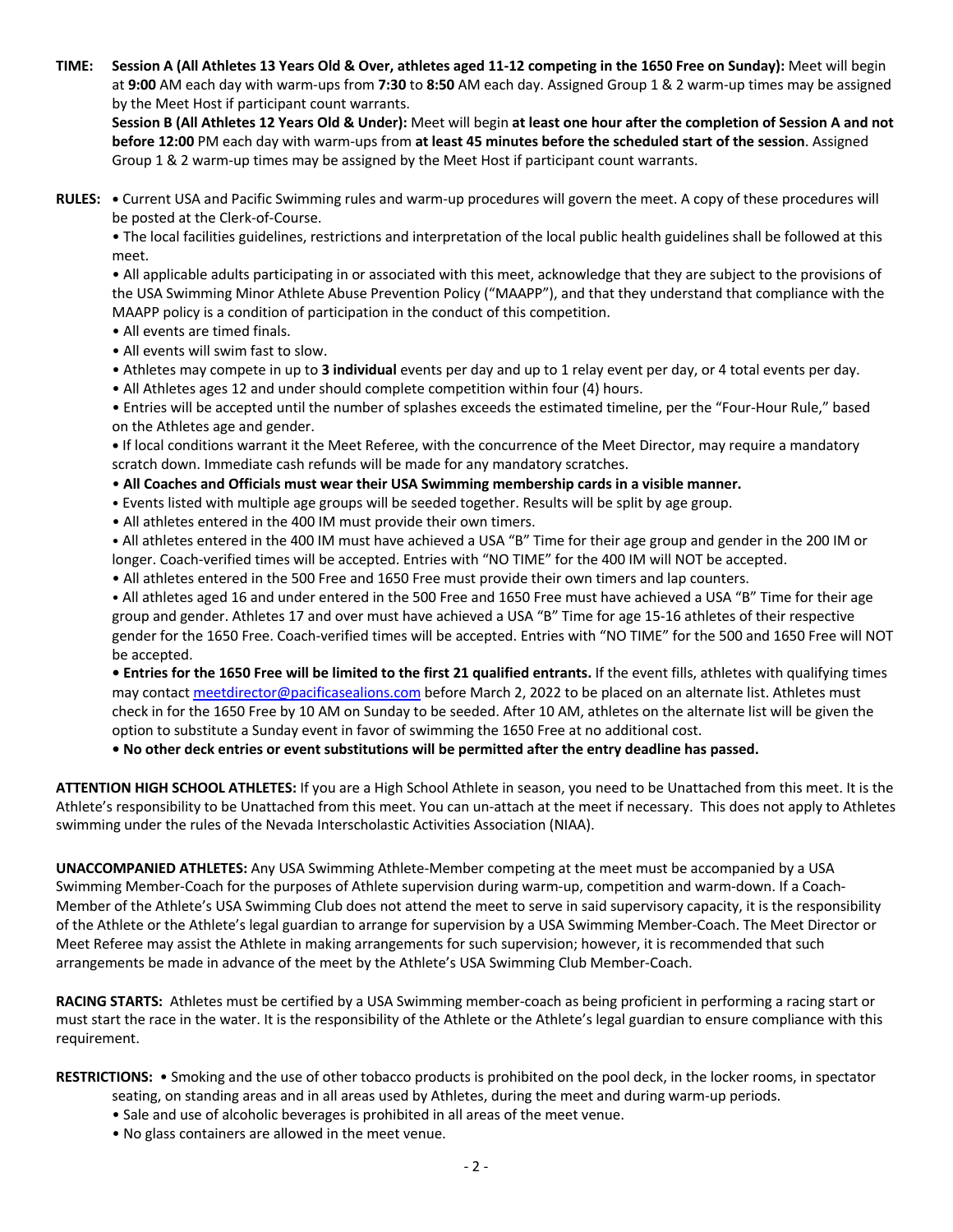- No propane heater is permitted except for snack bar/meet operations.
- All shelters must be properly secured.
- Deck Changes are prohibited.

• Destructive devices, to include but not limited to, explosive devices and equipment, firearms (open or concealed), blades, knives, mace, stun guns and blunt objects are strictly prohibited in the swimming facility and its surrounding areas. If observed, the Meet Referee or his/her designee may ask that these devices be stored safely away from the public or removed from the facility. Noncompliance may result in the reporting to law enforcement authorities and ejection from the facility. Law enforcement officers (LEO) are exempt per applicable laws.

• Operation of a drone, or any other flying apparatus, is prohibited over the venue (pools, Athlete/Coach areas, Spectator areas and open ceiling locker rooms) any time Athletes, Coaches, Officials and/or Spectators are present.

• **Pets, excluding working service animals, are strictly prohibited in all areas of the meet venue.**

- **No camping and no outside chairs inside the facility.**
- **Everyone including athletes must wear masks inside the facility unless entering the pool.**

• Athletes will not be permitted to change in or out of suits inside the facility. Participating clubs must bring their own changing tents

**ELIGIBILITY:** • Athletes must be current members of USA Swimming and enter their name and registration number on the meet entry card as they are shown on their Registration Card. If this is not done, it may be difficult to match the Athlete with the registration and times database. The meet host will check all Athlete registrations against the SWIMS database and if not found to be registered, the Meet Director shall accept the registration at the meet (a \$10 surcharge will be added to the regular registration fee). Duplicate registrations will be refunded by mail.

• Athletes in the "A" Division must have met at least USA Swimming Motivational "A" minimum time standard. Athletes in the "B" Division must have met at least the listed "B" minimum time standard. All entry times slower than the listed "B" time standard will be in the "C" Division.

• Entries with **"NO TIME" will be ACCEPTED, except for 400 IM, 500 Freestyle, and 1650 Freestyle events (See RULES)**.

• Entry times submitted for this meet may be checked against a computer database and may be changed in accordance with Pacific Swimming Entry Time Verification Procedures.

- Athletes with a disability are welcome to attend this meet and should contact the Meet Director or Meet Referee regarding any special accommodations on entry times and seeding per Pacific Swimming policy.
- Athletes 19 years of age and over may compete in the meet for time only, no awards. Such Athletes must have met standards for the 17-18 age group.
- The Athlete's age will be the age of the Athlete on the first day of the meet.

**ENTRY PRIORITY:** Zone 1 North Athletes entering online must do by 11:59pm Wednesday, February 16 to receive priority acceptance to the meet. Surface entries must be postmarked by Monday, February 14 to receive priority acceptance to the meet. No athletes other than those from Zone 1 North may enter the meet until the priority period has closed.

**ENTRY FEES:** \$4.50 per event plus an \$8.00 participation fee per Athlete. \$9.00 per relay event. Relay only Athletes must be registered with USA Swimming but do not need to pay the "per Athlete" participation fee. Entries will be rejected if payment is not sent at time of request. No refunds will be made, except mandatory scratch downs.

**ONLINE ENTRIES:** To enter online go to **www.fastswims.com** to receive an immediate entry confirmation. This method requires payment by credit card. FastSwims charges a processing fee for this service, 6.5% of the total Entry Fees plus \$0.75 per transaction, regardless of number of Athletes. Please note that the processing fee is a separate fee from the Entry Fees. If you do not wish to pay the processing fee, enter the meet using a mail entry. Entering online is a convenience, is completely voluntary, and is in no way required or expected of an Athlete by Pacific Swimming. Online entries will be accepted through Wednesday **March 2, 2022**.

**MAILED OR HAND DELIVERED ENTRIES**: Entries must be on the attached consolidated entry form. Forms must be filled out completely and printed clearly with Athlete's best time. Entries must be postmarked by midnight, Monday, **February 28, 2022** or hand delivered by 6:30 p.m. Wednesday, **March 2, 2022**. No late entries will be accepted. Requests for confirmation of receipt of entries should include a self-addressed envelope.

## **Make check payable to**: Pacifica Sea Lions

**Mail entries to**: PSL c/o Jenson Wong, PO Box 405, Pacifica, CA 94044 **Hand deliver entries to:** PSL Coaches or Board 401 Paloma Ave., Pacifica CA 94044 before 7:00pm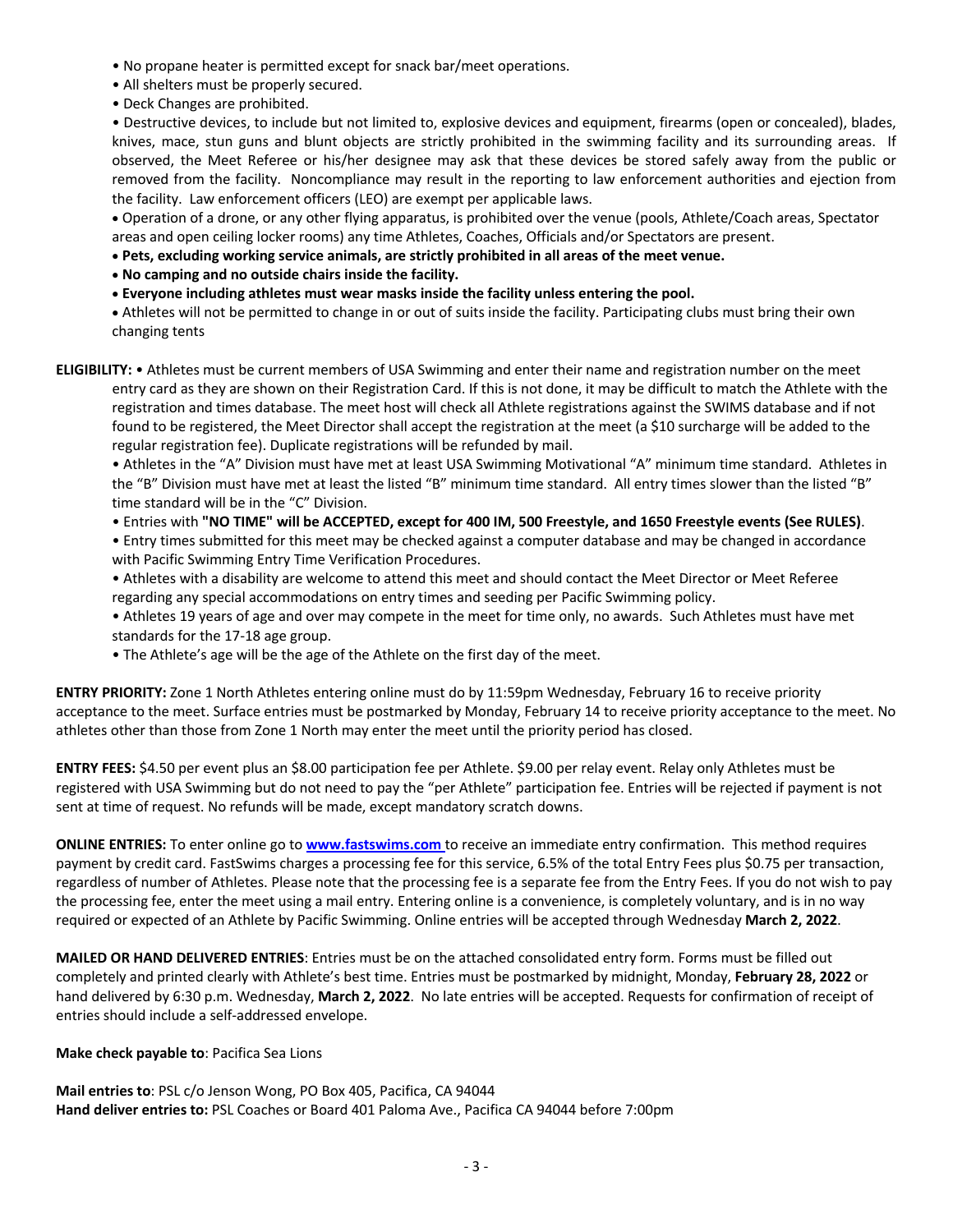**CHECK-IN:** The meet will be deck seeded. Athletes must check-in at the Clerk-of-Course. No event shall be closed more than 30 minutes before the scheduled start of the session. Close of check-in for remaining events shall be no more than 60 minutes before the estimated time of the start of the first heat of the event. Athletes who do not check in will not be seeded in the event**. See Rules regarding 1650 check-in.**

**SCRATCHES:** Any Athletes not reporting for or competing in an individual timed final event that they have checked in for/entered shall not be penalized.

**RESULTS:** Results for events seeded with multiple age groups will be split by age group (13-14, 15-Ov, 11-12, 9-10, 7-8, 6-Un)

**AWARDS:** Individual awards will be awarded in the A, B, and C division. Ribbons for First through Eighth place will be given to the following age groups: 6 & under, 7-8, 9-10, 11-12. Athletes 13 years of age and older will not receive ribbons. "A" time medals will be given to athletes achieving a new "A" time, regardless of place achieved in the event. Awards for athletes 12 & younger must be picked up at the meet by coaches at the end of each session. Awards will not be mailed.

**ADMISSION:** Free. A digital program will be distributed to coaches

**SNACK BAR & HOSPITALITY:** A snack bar will be available throughout the competition. Coaches and working Officials will be provided lunch. Hospitality will serve refreshments to timers and volunteers.

**MISCELLANEOUS:** No overnight parking is allowed. Facilities will not be provided after meet hours. All participating clubs are expected to provide lane timers based upon the number of athletes registered to swim each day. Club timing lanes will be assigned and coaches will be notified of assignments during the week prior to the meet.

**MINIMUM OFFICIALS:** Clubs must follow Zone 1 North rules for providing officials. Each club must provide officials for each session according to the number of athletes entered in that session, following the table below. Clubs that do not provide sufficient officials must provide coaches to act in the place of officials.

| <b>Club Athletes entered in session</b> | <b>Trained and carded Officials requested</b> |  |  |  |  |  |
|-----------------------------------------|-----------------------------------------------|--|--|--|--|--|
| 1-10                                    |                                               |  |  |  |  |  |
| $11 - 25$                               |                                               |  |  |  |  |  |
| 26-50                                   |                                               |  |  |  |  |  |
| 51-75                                   |                                               |  |  |  |  |  |
| 76-100                                  |                                               |  |  |  |  |  |
| 100 or more                             | 5 (+1 for every additional 25 athletes)       |  |  |  |  |  |

## **EVENT SUMMARY**

|              | <b>SATURDAY</b> |           |              | <b>SUNDAY</b>     |          |           |              |  |  |
|--------------|-----------------|-----------|--------------|-------------------|----------|-----------|--------------|--|--|
| 8 & UN       | $9 - 10$        | $11 - 12$ | $13 - 18$    | <b>8 &amp; UN</b> | $9 - 10$ | $11 - 12$ | $13 - 18$    |  |  |
| 100 FR       | 200 FR          | 200 FR    | 200 FR       | 100 MR            | 200 MR   | 1650 FR   | 200 MR       |  |  |
| Relay        | Relay           | Relay     | Relay        |                   |          |           |              |  |  |
| <b>25 FR</b> | 100 FR          | 100 FR    | 400 IM       | 50 FR             | 50 FR    | 200 MR    | 200 FL       |  |  |
| 50 BK        | 50 BK           | 50 BK     | 50 BK        | 25 BK             | 100 BK   | 50 FR     | 200 BK       |  |  |
| 25 FL        | 100 FL          | 100 FL    | 200 FR       | 25 BR             | 100 BR   | 100 BK    | 100 BR       |  |  |
| 50 BR        | 50 BR           | 50 BR     | 100 FL       | 50 FL             | 50 FL    | 200 BR    | 100 FR       |  |  |
| 100 FR       | 200 FR          | 500 FR    | 100 BK       | 100 IM            | 200 IM   | 50 FL     | 50 FL        |  |  |
|              |                 |           | <b>50 FR</b> |                   |          | 200 IM    | <b>50 BR</b> |  |  |
|              |                 |           | 100 IM       |                   |          |           | 1650 FR      |  |  |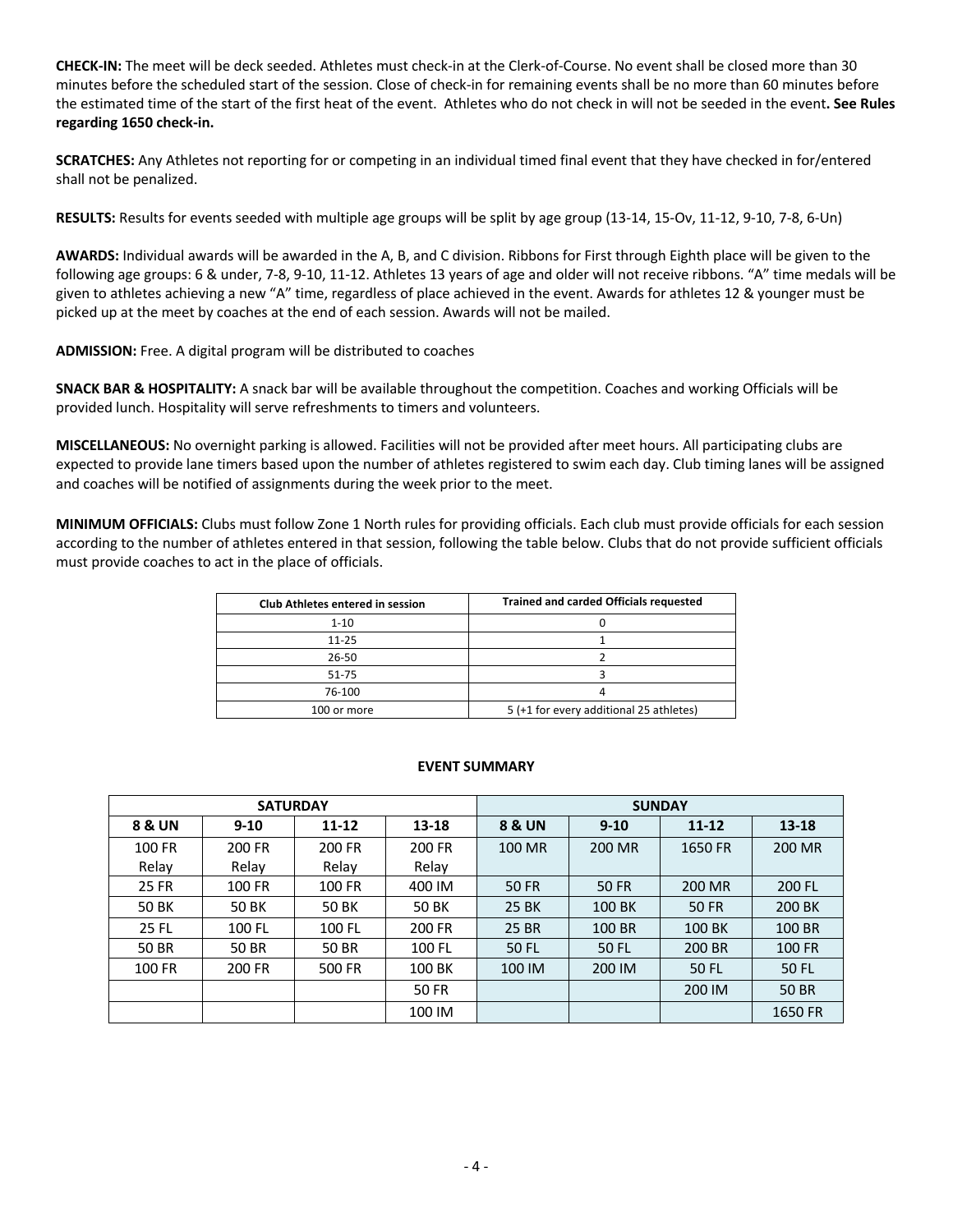|                | SATURDAY, March 12, 2022: AM Session |                |        | SUNDAY, March 13, 2022: AM Session |   |
|----------------|--------------------------------------|----------------|--------|------------------------------------|---|
| EVENT#         | <b>EVENT</b>                         | EVENT#         | EVENT# | <b>EVENT</b>                       | Е |
| $\mathbf{1}$   | 13-O 200 Free Relay                  | $\overline{2}$ | 53     | 13-O 200 Medley Relay              |   |
| $\overline{3}$ | 13-0 400 IM                          | $\overline{4}$ | 55     | 13-O 200 Fly                       |   |
| 5              | 13-O 50 Back                         | 6              | 57     | 13-O 200 Back                      |   |
| $\overline{7}$ | 13-O 200 Free                        | 8              | 59     | 13-O 100 Breast                    |   |
| 9              | 13-0 100 Fly                         | 10             | 61     | 13-O 100 Free                      |   |
| 11             | 13-O 100 Back                        | 12             | 63     | 13-O 50 Fly                        |   |
| 13             | 13-O 50 Free                         | 14             | 65     | 13-O 50 Breast                     |   |
| 15             | 13-O 100 IM                          | 16             | 67     | 11-0 1650 Free*                    |   |
|                | SATURDAY, March 12, 2022: PM Session |                |        | SUNDAY, March 13, 2022: PM Session |   |
| 17             | 8-Un 100 Free Relay                  | 18             | 69     | 8-Un 100 Medley Relay              |   |
| 19             | 9-10 200 Free Relay                  | 20             | 71     | 9-10 200 Medley Relay              |   |
| 21             | 11-12 200 Free Relay                 | 22             | 73     | 11-12 200 Medley Relay             |   |
| 23             | 8-Un 25 Free                         | 24             | 75     | 8-Un 50 Free                       |   |
| 25             | 9-10 100 Free                        | 26             | 77     | 9-10 50 Free                       |   |
| 27             | 11-12 100 Free                       | 28             | 79     | 11-12 50 Free                      |   |
| 29             | 8-Un 50 Back                         | 30             | 81     | 8-Un 25 Back                       |   |
| 31             | 9-10 50 Back                         | 32             | 83     | 9-10 100 Back                      |   |
| 33             | 11-12 50 Back                        | 34             | 85     | 11-12 100 Back                     |   |
| 35             | 8-Un 25 Fly                          | 36             | 87     | 8-Un 25 Breast                     |   |
| 37             | 9-10 100 Fly                         | 38             | 89     | 9-10 100 Breast                    |   |
| 39             | 11-12 100 Fly                        | 40             | 91     | 11-12 200 Breast                   |   |
| 41             | 8-Un 50 Breast                       | 42             | 93     | 8-Un 50 Fly                        |   |
| 43             | 9-10 50 Breast                       | 44             | 95     | 9-10 50 Fly                        |   |
| 45             | 11-12-50 Breast                      | 46             | 97     | 11-12 50 Fly                       |   |
| 47             | 8-Un 100 Free                        | 48             | 99     | 8-Un 100 IM                        |   |
| 49             | 9-10 200 Free                        | 50             | 101    | 9-10 200 IM                        |   |
| 51             | 11-12 500 Free                       | 52             | 103    | 11-12 200 IM                       |   |

|                | SATURDAY, March 12, 2022: AM Session |                |               | SUNDAY, March 13, 2022: AM Session |     |  |
|----------------|--------------------------------------|----------------|---------------|------------------------------------|-----|--|
| EVENT#         | <b>EVENT</b>                         | EVENT#         | <b>EVENT#</b> | EVENT#<br><b>EVENT</b>             |     |  |
| $\mathbf 1$    | 13-O 200 Free Relay                  | $\overline{2}$ | 53            | 13-O 200 Medley Relay              | 54  |  |
| $\overline{3}$ | 13-O 400 IM                          | 4              | 55            | 13-O 200 Fly                       | 56  |  |
| 5              | 13-O 50 Back                         | 6              | 57            | 13-O 200 Back                      | 58  |  |
| $\overline{7}$ | 13-O 200 Free                        | 8              | 59            | 13-O 100 Breast                    | 60  |  |
| 9              | 13-O 100 Fly                         | 10             | 61            | 13-O 100 Free                      | 62  |  |
| 11             | 13-O 100 Back                        | 12             | 63            | 13-O 50 Fly                        | 64  |  |
| 13             | 13-O 50 Free                         | 14             | 65            | 13-O 50 Breast                     | 66  |  |
| 15             | 13-O 100 IM                          | 16             | 67            | 11-O 1650 Free*                    | 68  |  |
|                | SATURDAY, March 12, 2022: PM Session |                |               | SUNDAY, March 13, 2022: PM Session |     |  |
| 17             | 8-Un 100 Free Relay                  | 18             | 69            | 8-Un 100 Medley Relay              | 70  |  |
| 19             | 9-10 200 Free Relay                  | 20             | 71            | 9-10 200 Medley Relay              | 72  |  |
| 21             | 11-12 200 Free Relay                 | 22             | 73            | 11-12 200 Medley Relay             | 74  |  |
| 23             | 8-Un 25 Free                         | 24             | 75            | 8-Un 50 Free                       | 76  |  |
| 25             | 9-10 100 Free                        | 26             | 77            | 9-10 50 Free                       | 78  |  |
| 27             | 11-12 100 Free                       | 28             | 79            | 11-12 50 Free                      | 80  |  |
| 29             | 8-Un 50 Back                         | 30             | 81            | 8-Un 25 Back                       | 82  |  |
| 31             | 9-10 50 Back                         | 32             | 83            | 9-10 100 Back                      | 84  |  |
| 33             | 11-12 50 Back                        | 34             | 85            | 11-12 100 Back                     | 86  |  |
| 35             | 8-Un 25 Fly                          | 36             | 87            | 8-Un 25 Breast                     | 88  |  |
| 37             | 9-10 100 Fly                         | 38             | 89            | 9-10 100 Breast                    | 90  |  |
| 39             | 11-12 100 Fly                        | 40             | 91            | 11-12 200 Breast                   | 92  |  |
| 41             | 8-Un 50 Breast                       | 42             | 93            | 8-Un 50 Fly                        | 94  |  |
| 43             | 9-10 50 Breast                       | 44             | 95            | 9-10 50 Fly                        | 96  |  |
| 45             | 11-12-50 Breast                      | 46             | 97            | 11-12 50 Fly                       | 98  |  |
| 47             | 8-Un 100 Free                        | 48             | 99            | 8-Un 100 IM                        | 100 |  |
| 49             | 9-10 200 Free                        | 50             | 101           | 9-10 200 IM                        | 102 |  |
| 51             | 11-12 500 Free                       | 52             | 103           | 11-12 200 IM                       | 104 |  |

\*Events 67 & 68 will be run concurrently, seeded fast to slow, limited to 21 athletes (3 heats total)

Use the following URL to find the time standards: **http://www.pacswim.org/swim-meet-times/standards**